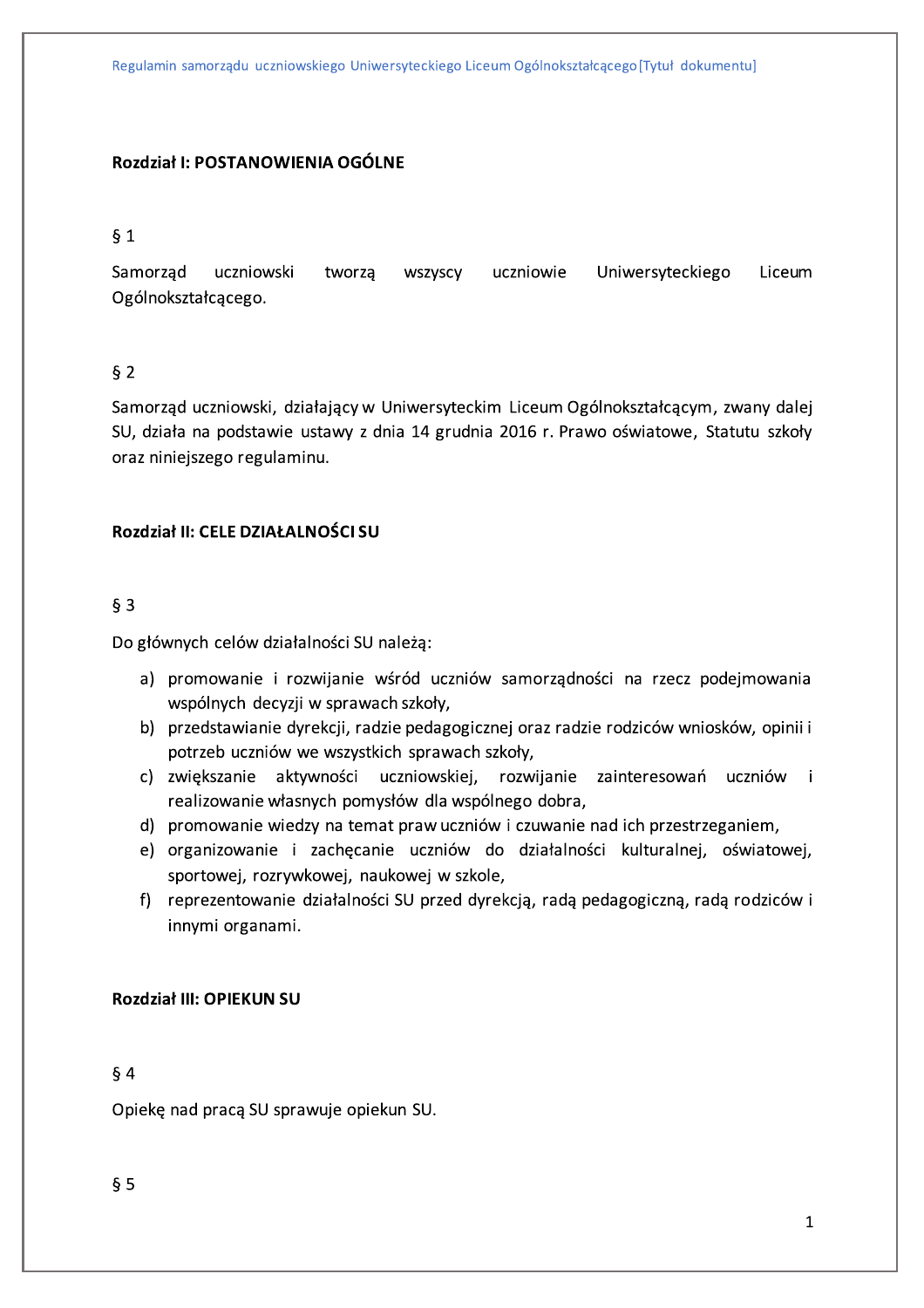Opiekuna SU wybiera ogół uczniów w szkole. Wybory opiekuna SU są równe, tajne, bezpośrednie, powszechne. Prawo kandydowania przysługuje wszystkim nauczycielom.

#### $§ 6$

Opiekun SU wspomaga jego działalność poprzez:

- a) wsparcie SU w sprawach merytorycznych i organizacyjnych,
- b) inspirowanie uczniów do działania,
- c) pośredniczenie w relacjach SU z dyrekcją oraz radą pedagogiczną.

### Rozdział IV: ORGANY SU - KOMPETENCJE, ZADANIA, STRUKTURA

# $§ 7$

Do wybieralnych organów SU należą:

- a) rada samorządów klasowych,
- b) zarząd samorządu uczniowskiego.

Ich kadencja trwa rok szkolny.

### $§ 8$

Przedstawiciele samorządów klasowych:

- a) identyfikują potrzeby uczniów,
- b) inspirują i zachęcają uczniów do działalności kulturalnej, oświatowej, sportowej, rozrywkowej, naukowej w szkole,
- c) informują uczniów o działalności zarządu SU.

Zebranie ogólne przedstawicieli samorządów klasowych wszystkich klas w szkole nazywane jest radą samorządów klasowych.

#### $§ 9$

Do obowiązków przedstawicieli samorządów klasowych należy:

- a) uczestnictwo w pracach rady samorządów klasowych i realizacja celów SU,
- b) stosowanie się w swojej działalności do wytycznych zarządu SU lub dyrekcji,
- c) troska o wysoki poziom organizacyjny i dobrą atmosferę podczas pracy SU,
- d) włączanie uczniów w ogólnoszkolne działania zarządu SU.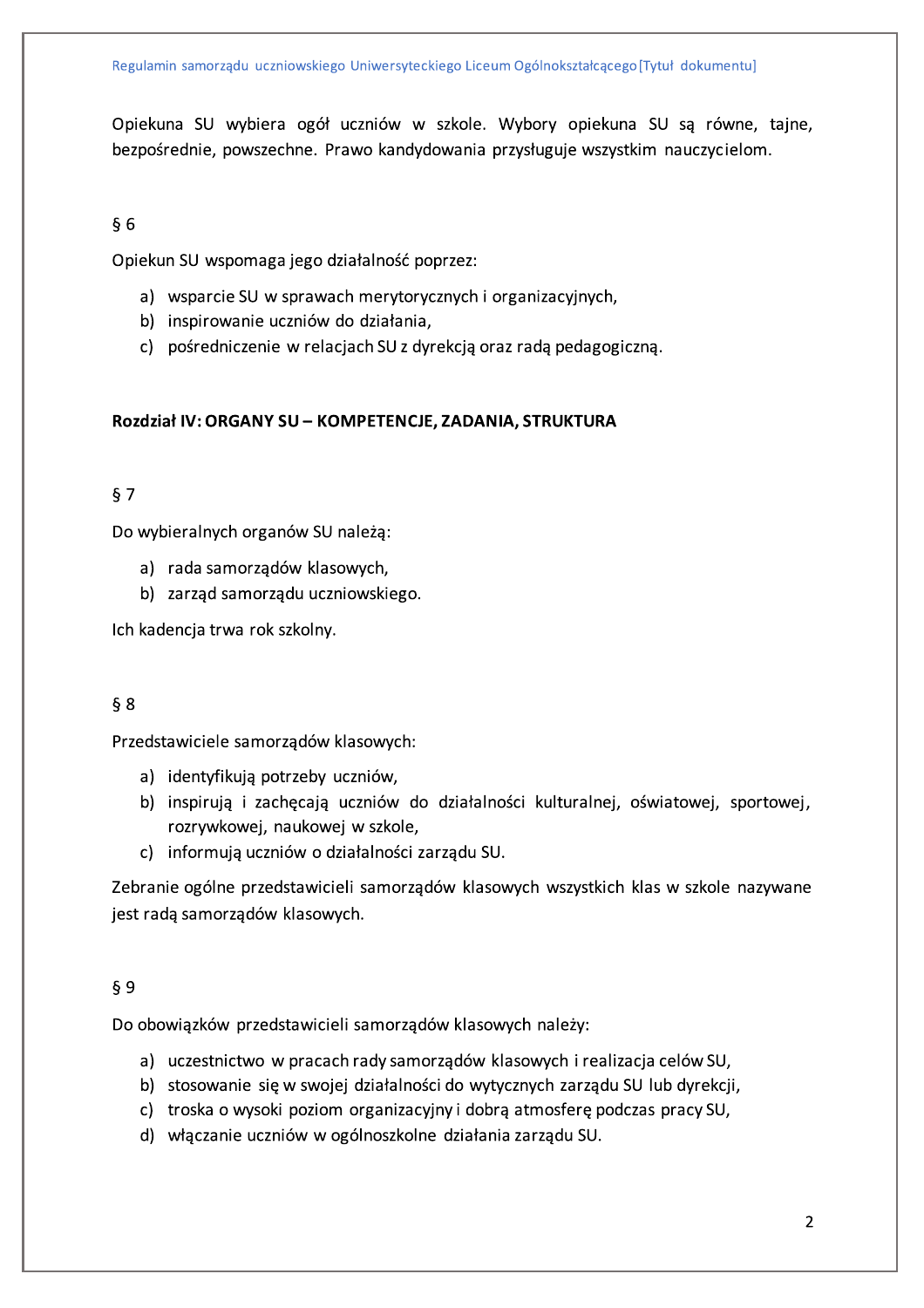### $§$  10

Do kompetencji rady samorządów klasowych należy:

- a) współpraca z zarządem SU i opiekunem SU,
- b) opiniowanie planu działań i konkretnych inicjatyw zarządu SU,
- c) zgłaszanie propozycji działań dla zarządu SU,
- d) kontrolowanie zgodności działań zarządu SU z niniejszym Regulaminem oraz Statutem Szkoły,
- e) rozpatrywanie i opiniowanie semestralnych i rocznych sprawozdań przewodniczącego SU z działalności SU i innych spraw wniesionych przez członków zarządu SU pod obrady.

Obrady rady samorządów klasowych zwoływane są przez przewodniczącego zarządu SU lub na żądanie co najmniej połowy członków rady samorządów klasowych przynajmniej raz na semestr.

### $§$  11

Do kompetencji zarządu SU należy:

- a) koordynowanie, inicjowanie i organizowanie działań uczniowskich,
- b) opracowanie rocznego planu działania SU,
- c) identyfikacja potrzeb uczniów i odpowiadanie na te potrzeby,
- d) przedstawianie dyrekcji, radzie pedagogicznej, radzie szkoły wniosków, opinii, sugestii członków SU,
- e) zbieranie i archiwizowanie [w teczce/segregatorze] bieżącej dokumentacji SU.

Obrady zarządu SU zwoływane są przez przewodniczącego zarządu SU lub na żądanie co najmniej połowy członków zarządu SU lub opiekuna SU przynajmniej raz w miesiącu.

### $§$  12

Do obowiązków członków zarządu SU należy:

- a) uczestnictwo w pracach zarządu SU i realizacja celów SU,
- b) współpraca z dyrekcją szkoły,
- c) uwzględnianie w swojej działalności potrzeb uczniów,
- d) troska o wysoki poziom organizacyjny i dobrą atmosferę podczas pracy SU,
- e) włączanie uczniów w ogólnoszkolne działania zarządu SU.

### $§$  13

Zarząd SU tworzą:

a) przewodniczący SU,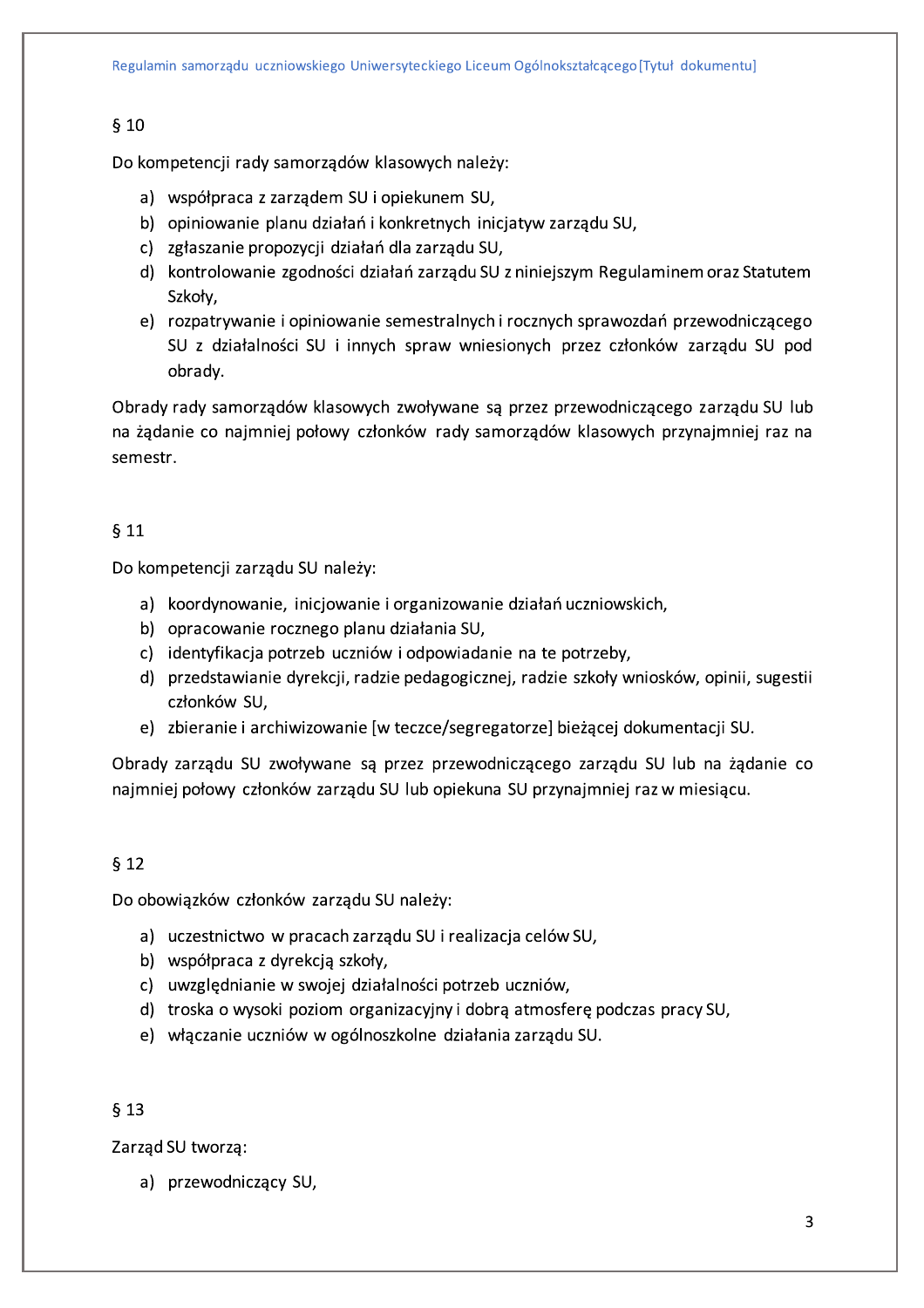b) wiceprzewodniczący SU.

### $$14$

Przewodniczący SU:

- a) kieruje pracą zarządu SU,
- b) reprezentuje SU wobec dyrekcji szkoły, rady pedagogicznej, rady szkoły oraz innych organizacji,
- c) przedstawia uczniom, dyrekcji, radzie pedagogicznej, radzie szkoły plan pracy zarządu SU oraz sprawozdanie końcowe z działalności SU,
- d) zwołuje i przewodniczy zebraniom zarządu SU oraz rady samorządów klasowych,
- e) podczas każdego z zebrań zarządu SU oraz rady samorządów klasowych wskazuje inna osobę sporządzającą notatkę z obrad, która zostaje dodana do archiwum dokumentacii SU.

# $615$

Podział obowiązków i zadań w poszczególnych obszarach (sekcjach) działań stałych członków zarządu SU zostaje ustalony na pierwszym posiedzeniu zarządu.

# $§$  16

Wybieralne organy SU podejmują decyzje większością głosów w obecności co najmniej połowy członków.

Decyzje rady samorządów klasowych oraz zarządu SU mogą być uchylone przez dyrekcję szkoły, gdy są sprzeczne z prawem lub statutem szkoły.

# ROZDZIAŁ IV: ORDYNACJA WYBORCZA

# $§$  17

Organy wybieralne samorządu uczniowskiego stanowią: rada samorządu uczniowskiego oraz opiekun samorządu uczniowskiego. Wybory do organów samorządu uczniowskiego są równe, powszechne, bezpośrednie i większościowe, prowadzone w głosowaniu tajnym.

# $$18$

Wybory do organów samorządu uczniowskiego odbywają się raz w roku szkolnym, nie później niż do 10 października.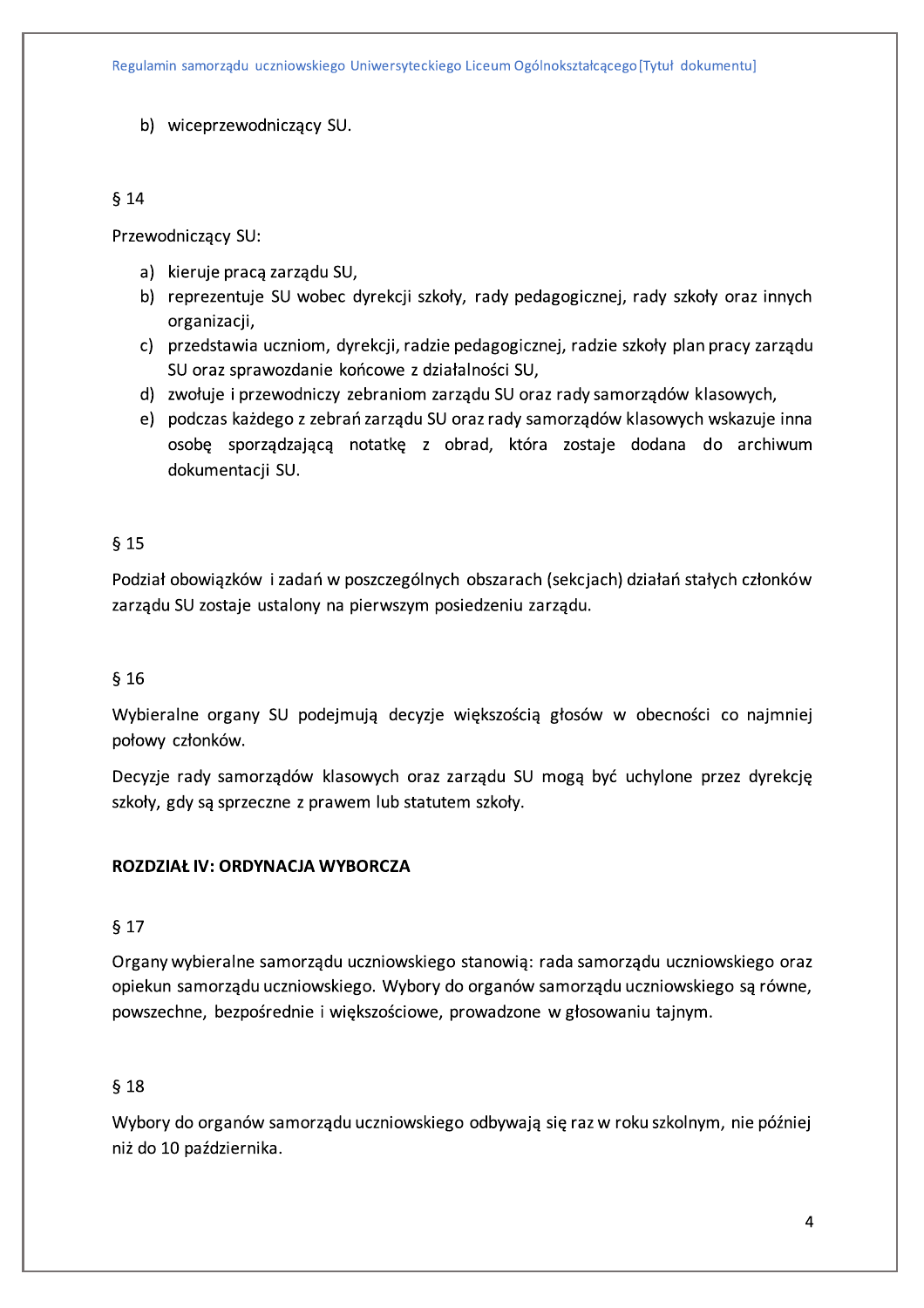#### $§$  19

Prawo głosowania w wyborach (czynne prawo wyborcze) posiadają wszyscy uczniowie i uczennice szkoły.

### $§$  20

Prawo kandydowania (bierne prawo wyborcze) na:

- a) członka rady samorządu uczniowskiego posiada każdy uczeń i uczennica szkoły
- b) opiekuna samorządu uczniowskiego posiada każdy członek rady pedagogicznej.

### $§$  21

Za przygotowanie i przeprowadzenie wyborów odpowiada uczniowska komisja wyborcza.

Uczniowska komisja wyborcza składa się z minimum 3 uczniów lub uczennic szkoły, którzy w danym roku szkolnym nie są kandydatami do rady samorządu uczniowskiego. Członkowie uczniowskiej komisji wyborczej powinni pochodzić z różnych klas.

Termin wyborów oraz skład uczniowskiej komisji wyborczej ogłasza – w porozumieniu z opiekunem samorządu uczniowskiego i przedstawicielami klas – ustępująca rada samorządu uczniowskiego.

Ogłoszenie składu uczniowskiej komisji wyborczej i rozpoczęcie przez nią prac powinno nastąpić minimum 2 tygodnie przed wyznaczonym terminem wyborów.

#### $§$  22

Do zadań uczniowskiej komisji wyborczej należy:

- a) ogłoszenie terminu wyborów i zasad zgłaszania kandydatur minimum 2 tygodnie przed terminem wyborów,
- b) przyjęcie zgłoszeń od kandydatów,
- c) weryfikacja zgłoszeń i ogłoszenie nazwisk kandydatów,
- d) poinformowanie uczniów szkoły o zasadach głosowania i zachęcanie do udziału w wyborach,
- e) czuwanie nad przebiegiem kampanii wyborczej,
- f) przygotowanie wyborów list wyborców, kart do głosowania, miejsca przebiegu głosowania,
- g) przeprowadzenie wyborów,
- h) obliczenie głosów,
- i) sporządzenie protokołu z wyborów i ogłoszenie ich wyników,
- j) przyjęcie i rozpatrzenie ewentualnych skarg na przebieg wyborów.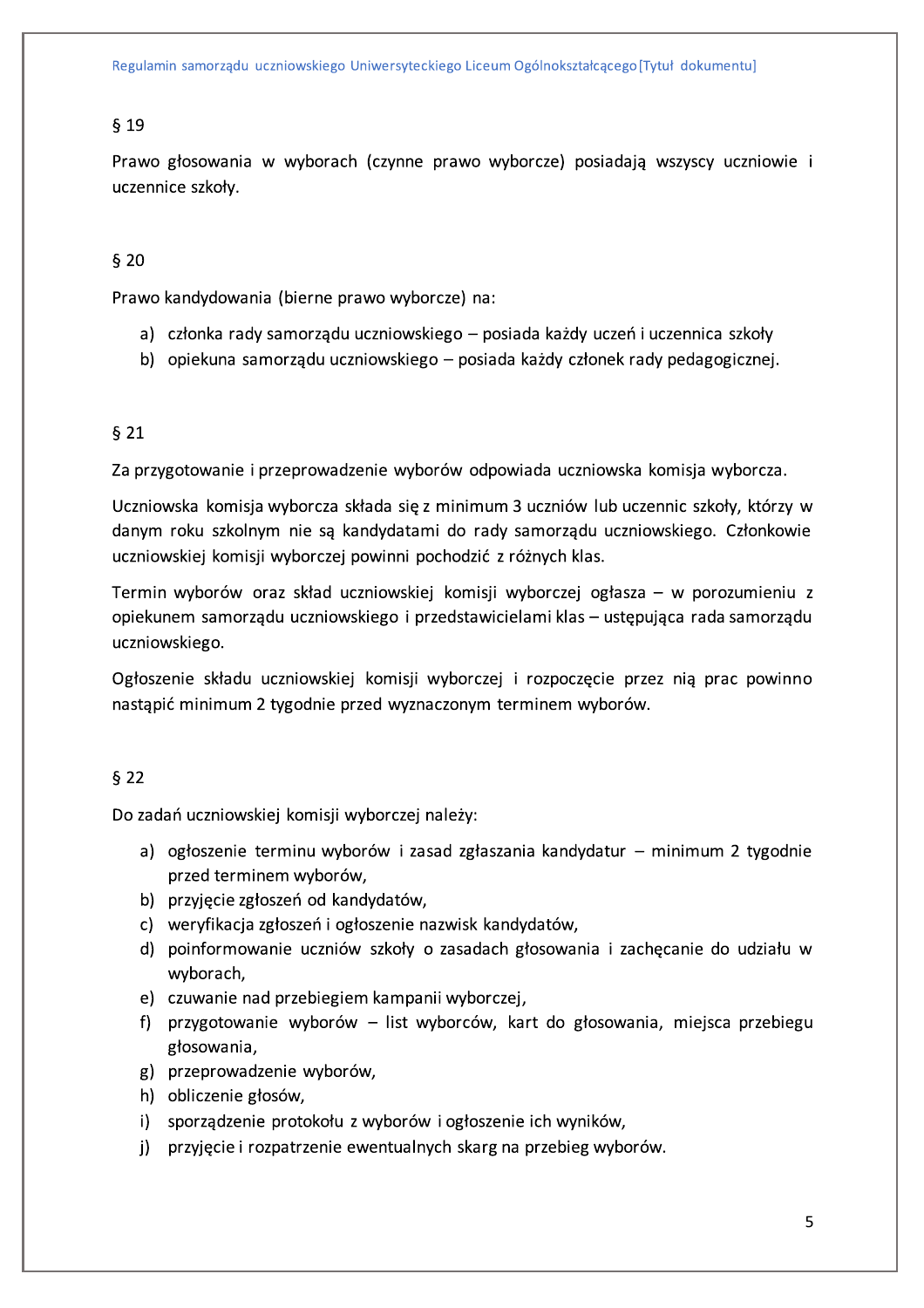Uczniowska komisja wyborcza działa w porozumieniu i ze wsparciem opiekuna samorządu uczniowskiego.

Członkowie uczniowskiej komisji wyborczej, w dniu wyborów, zwolnieni są z zajęć lekcyjnych.

# $§$  23

Zasady zgłaszania kandydatur na członka rady samorządu uczniowskiego są następujące:

- a) osoba zgłaszająca swoją kandydaturę do rady samorządu uczniowskiego składa minimum 20 podpisów poparcia swojej kandydatury, złożonych przez uczniów lub uczennice szkoły, z minimum 3 różnych klas,
- b) podpisy zbierane są na listach zawierających następujące informacje: imie, nazwisko, klasa, własnoręczny podpis,
- c) listy z podpisami kandydaci składają do uczniowskiej komisji wyborczej w wyznaczonym przez nią terminie – nie później niż 10 dni przed wyborami,
- d) uczniowska komisja wyborcza weryfikuje podpisy i niezwłocznie informuje kandydata o wyniku weryfikacji,
- e) po uzyskaniu potwierdzenia swojej kandydatury przez UKW kandydat może rozpocząć kampanię wyborczą,
- f) po terminie składania list podpisów przez kandydatów uczniowska komisja wyborcza publikuje ostateczną listę kandydatów.

### $§$  24

Zasady zgłaszania kandydatur na Opiekuna Samorządu Uczniowskiego są następujące:

Nauczyciele chetni do pełnienia funkcji Opiekuna Samorządu Uczniowskiego zgłaszają swoją wolę do uczniowskiej komisji wyborczej.

# $§$  25

Zasady prowadzenia kampanii wyborczej są następujące:

- a) kandydaci prowadzą kampanię wyborczą w okresie od zatwierdzenia swojej kandydatury przez uczniowską komisję wyborczą do dnia poprzedzającego wybory,
- b) prowadzenie kampanii wyborczej w dniu wyborów jest zabronione,
- c) prowadząc kampanię wyborczą, kandydaci nie mogą naruszać dobrego imienia innych osób ani wykorzystywać szkolnej infrastruktury bez zgody dyrekcji szkoły,

### $§$  26

Zasady przeprowadzenia wyborów są następujące: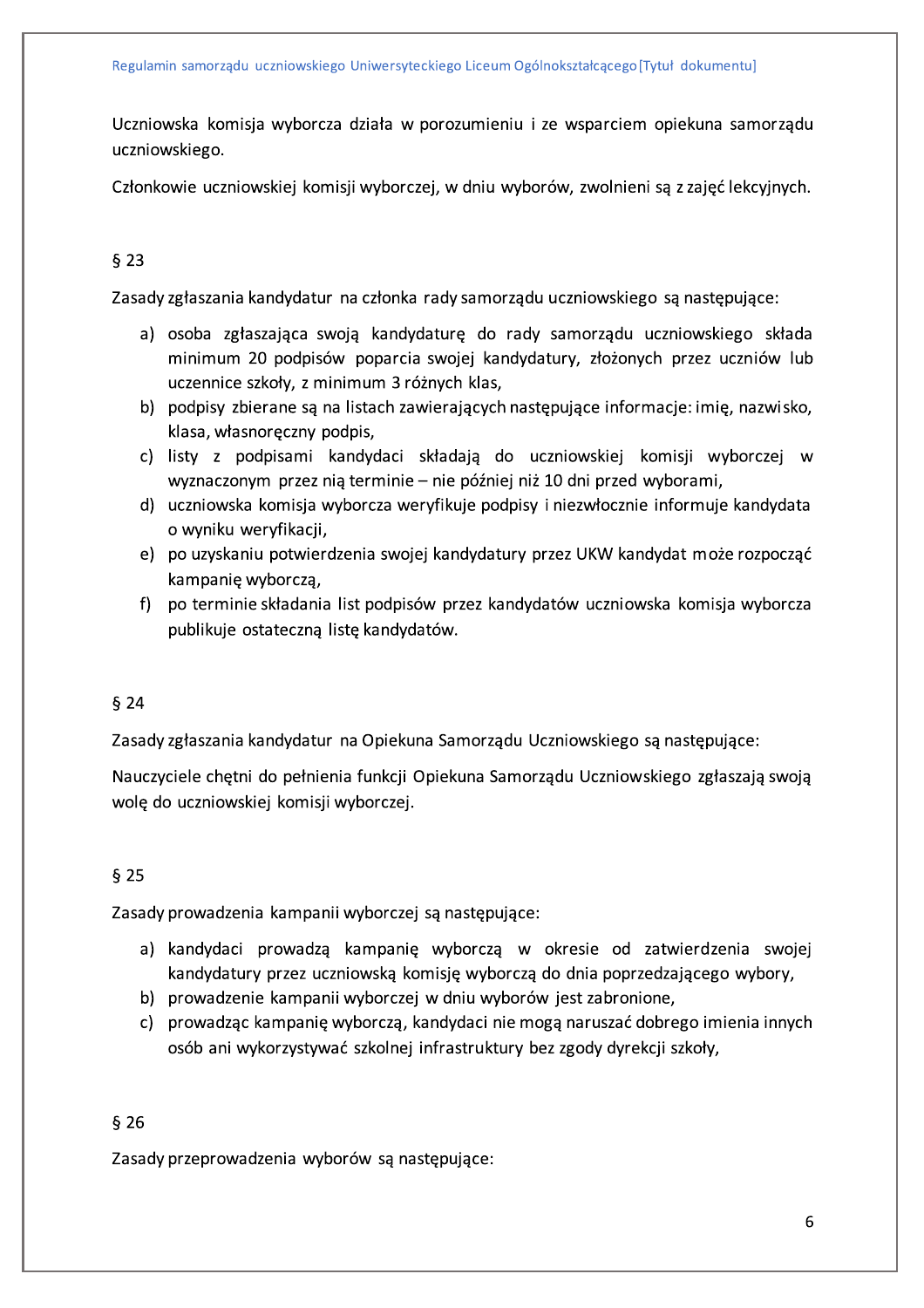- a) wybory odbywają się w wyznaczonym przez radę samorządu uczniowskiego terminie w czasie od 20 minut przed rozpoczęciem pierwszej lekcji do 20 minut po zakończeniu ostatniej lekcji w danym dniu, w trakcie przerw oraz godzin wolnych (okienek),
- b) wybory odbywają się w specjalnie na ten cel wyznaczonym miejscu (osobna sala lub wydzielona część korytarza),
- c) miejsce głosowania powinno umożliwiać oddanie głosu w warunkach tajności,
- d) w miejscu głosowania przez cały okres trwania wyborów znajdują się: minimum 2 członkowie uczniowskiej komisji wyborczej, karty do głosowania, listy wyborców, zaplombowana urna z głosami,
- e) uczniowska komisja wyborcza przygotowuje listy wyborców w oparciu o aktualną listę uczniów i uczennic szkoły; na liście znajdują się: imię, nazwisko, miejsce na odręczny podpis,
- f) przed rozpoczęciem wyborów uczniowska komisja wyborcza drukuje karty do głosowania w liczbie odpowiadającej liczbie uczniów szkoły; każda karta do głosowania powinna być opatrzona pieczęcią szkoły,
- g) na kartach do głosowania nazwiska kandydatów do zarządu samorządu uczniowskiego oraz na opiekuna samorządu uczniowskiego umieszczone są w kolejności alfabetycznej,
- h) głosowania dokonuje się poprzez stawienie się przed uczniowską komisją wyborczą w określonym miejscu i terminie, przedstawienie legitymacji uczniowskiej członkom komisji, złożenie podpisu na liście wyborców oraz wypełnienie kart do głosowania wg instrukcji na niej zamieszczonej i wrzucenie karty do urny wyborczej,
- i) jeden wyborca głosuje poprzez postawienie jednego znaku X (dwóch krzyżujących się linii) w polu po lewej stronie nazwiska kandydata do rady samorządu uczniowskiego oraz jednego znaku X w polu po lewej stronie nazwiska kandydata na opiekuna samorządu uczniowskiego,
- j) za głos nieważny uznaje się ten, w którym na karcie znak "X" postawiono przy więcej niż jednym nazwisku kandydata do rady samorządu uczniowskiego lub na opiekuna samorządu uczniowskiego oraz jeżeli na karcie nie postawiono żadnego znaku "X".

# $§$  27

Liczenie głosów odbywa się według poniższej procedury:

- a) po zakończeniu głosowania członkowie uczniowskiej komisji wyborczej otwierają urnę z głosami i dokonują przeliczenia znajdujących się w niej kart do głosowania,
- b) liczbę kart do głosowania porównuje się z liczbą podpisów złożonych na liście wyborców; Jeśli obie liczby zgadzają się, można przejść do liczenia głosów oddanych na poszczególnych kandydatów,
- c) uznanie głosu za nieważny wymaga akceptacji wszystkich członków UKW obecnych przy liczeniu głosów,
- d) wyniki liczenia głosów uczniowska komisja wyborcza spisuje w protokole zawierającym następujące informacje: liczba osób uprawnionych do głosowania,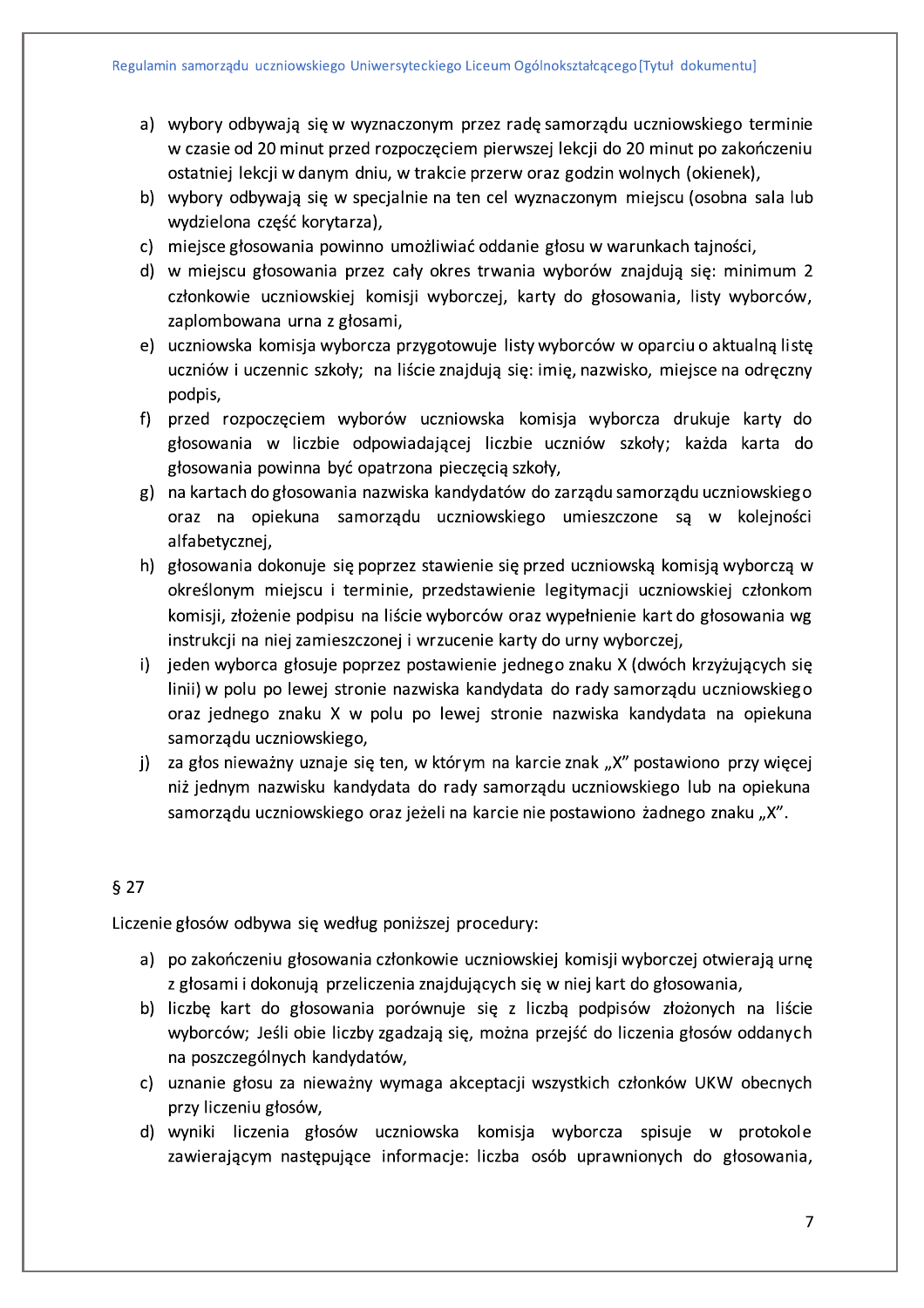liczba wydanych kart do głosowania, liczba głosów ważnych, liczba głosów nieważnych, liczba głosów oddanych na poszczególnych kandydatów,

e) wyniki liczenia głosów wraz z informacją o tym, kto został członkiem rady samorządu uczniowskiego i opiekunem, uczniowska komisja wyborcza publikuje na szkolnej tablicy ogłoszeń oraz stronie internetowej szkoły.

#### $§$  28

Osoba z największą liczbą głosów zostaje przewodniczącym rady samorządu uczniowskiego.

Opiekunem samorządu uczniowskiego zostaje nauczyciel, który otrzymał największą liczbę głosów.

### $629$

Kadencja rady samorządu uczniowskiego trwa od dnia ogłoszenia wyników wyborów do dnia ogłoszenia wyników kolejnych wyborów.

### $$30$

Mandat członka rady samorządu uczniowskiego wygasa w wypadku:

- a) rezygnacji,
- b) końca kadencji,
- c) ukończenia nauki w szkole.

Mandat opiekuna samorządu uczniowskiego wygasa w razie:

- a) rezygnacji,
- b) końca kadencji,
- c) odwołania decyzją dyrekcji szkoły lub rady pedagogicznej.

Jeśli wygaśnięcie mandatu następuje w trakcie kadencji:

- a) w miejsce stałych członków rady samorządu uczniowskiego rada samorządu uczniowskiego powołuje osoby pełniące ich obowiązki na czas określony lub przeprowadza uzupełniające wybory powszechne,
- b) w przypadku przewodniczącego rady samorządu uczniowskiego na czas określony obowiązki przewodniczącego pełni wiceprzewodniczący lub przeprowadza się uzupełniające wybory powszechne,
- c) w przypadku wygaśnięcia mandatu opiekuna samorządu uczniowskiego rada samorządu uczniowskiego w ciągu miesiąca od chwili wygaśnięcia mandatu przeprowadza uzupełniające wybory powszechne, a w tym czasie obowiązki opiekuna pełni tymczasowo dyrektor szkoły.